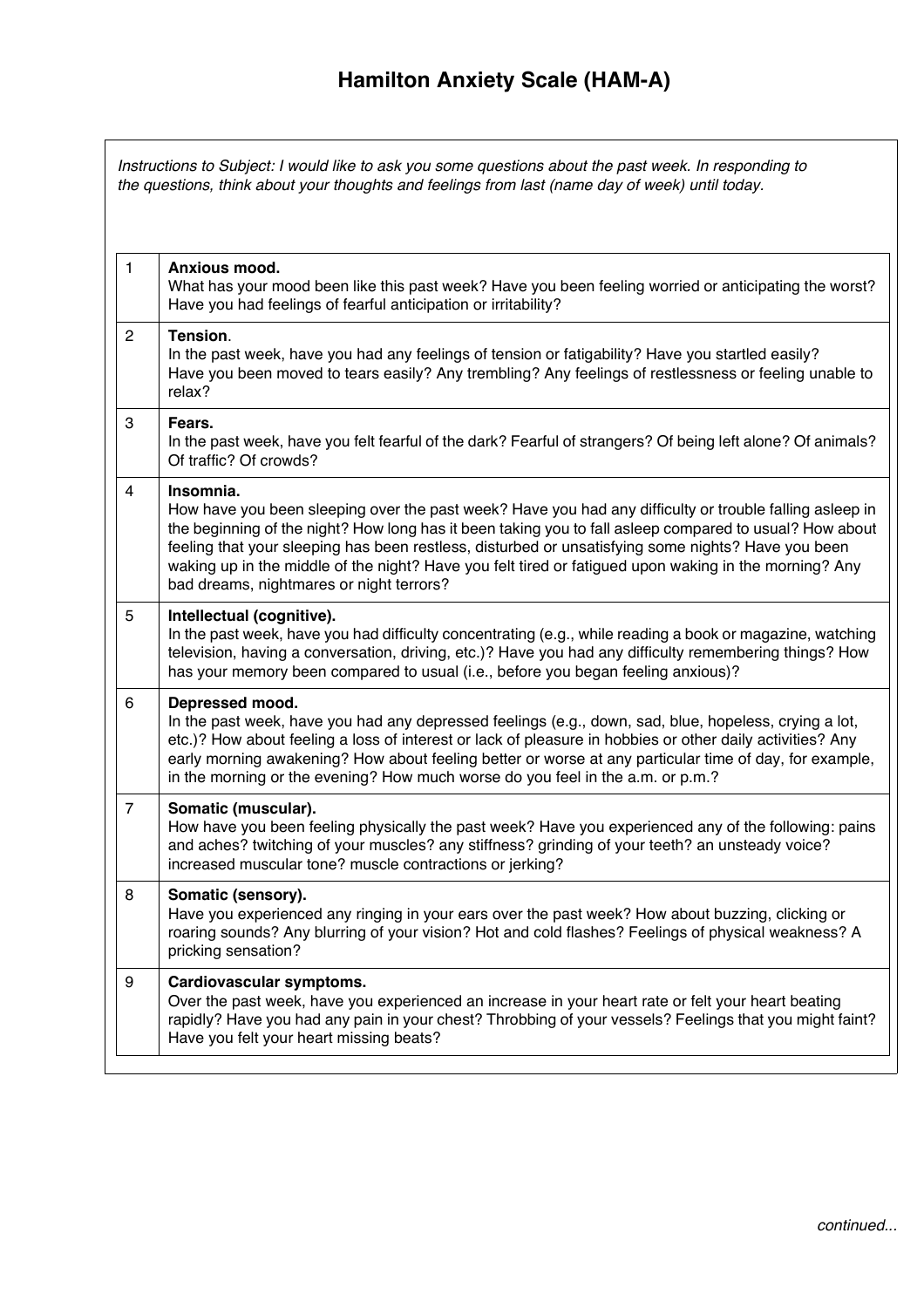| 10 <sup>°</sup> | <b>Respiratory symptoms.</b><br>In the past week, have you experienced any pressure or constriction in your chest? Any choking<br>feelings? More sighing than usual? Any difficult or labored breathing? Shortness of breath?                                                                                                                                                                                                                                                                                                                                                                                                                                                     |  |  |  |  |  |
|-----------------|-----------------------------------------------------------------------------------------------------------------------------------------------------------------------------------------------------------------------------------------------------------------------------------------------------------------------------------------------------------------------------------------------------------------------------------------------------------------------------------------------------------------------------------------------------------------------------------------------------------------------------------------------------------------------------------|--|--|--|--|--|
| 11              | <b>Gastrointestinal symptoms.</b><br>Over the past week, have you experienced any abdominal/stomach pain or discomfort? Have you had<br>any difficulty in swallowing? More wind than usual? Any burning sensations in your abdomen? Any<br>feelings of abdominal fullness or feeling distended? Any feeling of nausea? Vomiting? Any rumbling or<br>noises in your stomach more than is usual for you? Any looseness of the bowels or diarrhea? Any<br>constipation? How about loss of weight? (For loss of weight, rate 0=less than 1 pound; 1=at least 1<br>pound but less than 2 pounds; 2=at least 2 pounds but less than 4 pounds; 3=4 or more pounds;<br>4=incapacitating.) |  |  |  |  |  |
| 12 <sup>2</sup> | <b>Genitourinary symptoms.</b><br>In the past week, have you been urinating more frequently than is usual for you? Have you felt a greater<br>urgency to urinate than is usual for you? Have you experienced an absence or abnormal stoppage of<br>you menses or period? How about excessive flow or bleeding during you menses or period? Have you<br>felt sexually cold or unresponsive (i.e., frigid) during the past week? Any loss of sexual interest or drive<br>(i.e., libido)? Have you experienced premature ejaculation? Have you experienced sexual impotence?                                                                                                         |  |  |  |  |  |
| 13              | Autonomic symptoms.<br>In the past week, have you experienced any of the following symptoms: dry mouth? more sweating than<br>usual? flushing? pallour? dizziness? tension headache? raising of hair?                                                                                                                                                                                                                                                                                                                                                                                                                                                                             |  |  |  |  |  |
| 14              | Behavior at interview (general).<br>Rate and assess for the presence of any of the following symptoms and/or behaviours during the<br>interview: fidgeting, restlessness or pacing, tremor of hands, furrowed brow, strained face, sighing or<br>rapid breathing, facial pallor, swelling, belching, brisk tendon jerks, dilated pupils, protruding eyes<br>(exophthalmos).                                                                                                                                                                                                                                                                                                       |  |  |  |  |  |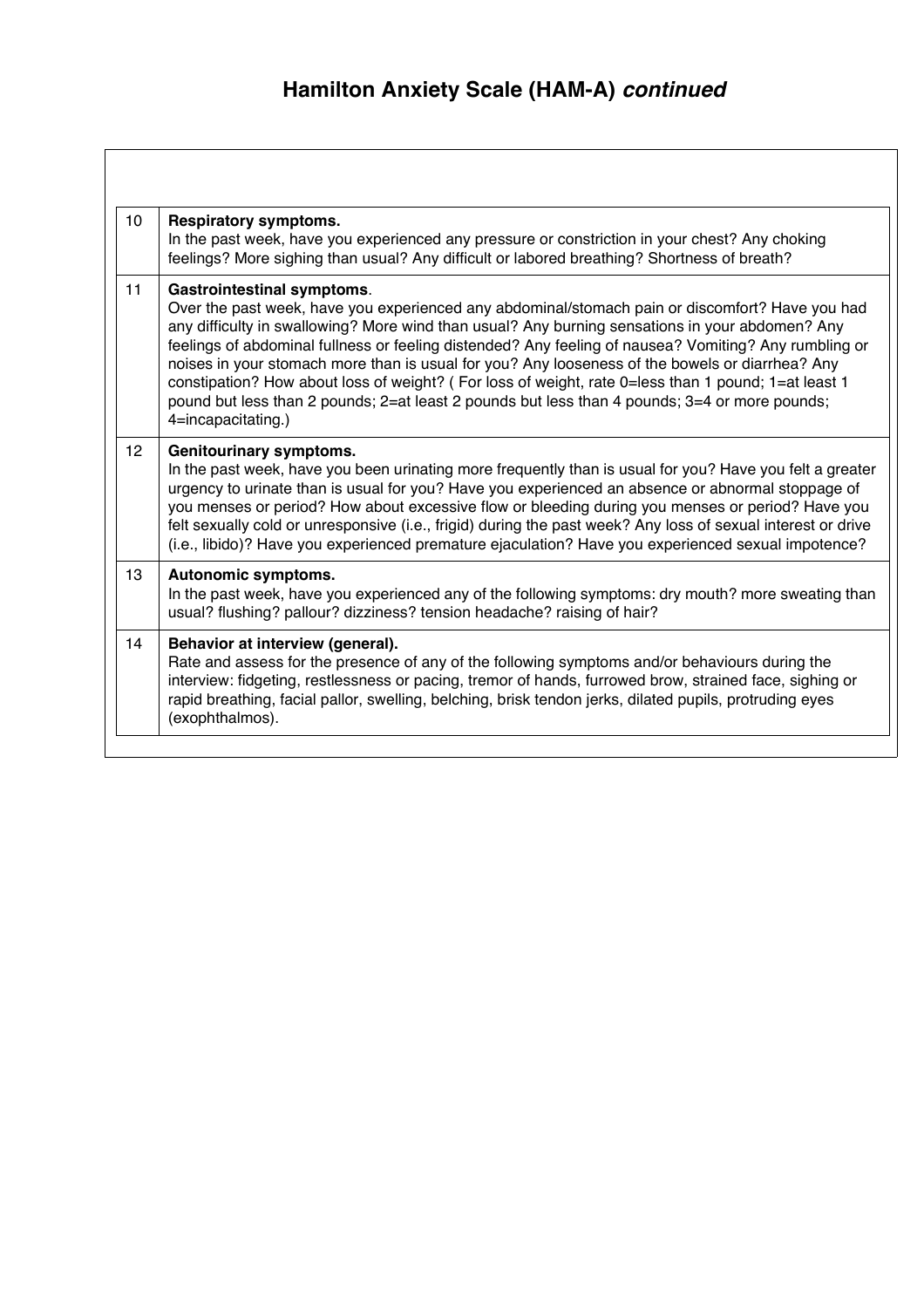## **Hamilton Anxiety Scale (HAM-A) Severity Rating Scale Definitions**

| Value          | Meaning     | Definition                                                                                                               | Criteria for severity ratings                                                                                                                                                                                                                                                                                                                                                                                                                                                                                                                                                                                                                                                                                                       |  |  |  |
|----------------|-------------|--------------------------------------------------------------------------------------------------------------------------|-------------------------------------------------------------------------------------------------------------------------------------------------------------------------------------------------------------------------------------------------------------------------------------------------------------------------------------------------------------------------------------------------------------------------------------------------------------------------------------------------------------------------------------------------------------------------------------------------------------------------------------------------------------------------------------------------------------------------------------|--|--|--|
| 0              | Absent      |                                                                                                                          |                                                                                                                                                                                                                                                                                                                                                                                                                                                                                                                                                                                                                                                                                                                                     |  |  |  |
| 1              | Mild        | Occurs irregularly and for short<br>periods of time.                                                                     | Rate MILD if symptom is present, but less than<br>50% of the time. How often do these feelings/<br>symptoms occur? How often do they last (short<br>or long periods)?                                                                                                                                                                                                                                                                                                                                                                                                                                                                                                                                                               |  |  |  |
| $\overline{c}$ | Moderate    | Occurs more constantly and of<br>longer duration requiring<br>considerable effort on part of<br>subject to cope with it. | Rate MODERATE if symptom is present more<br>than 50% of the time, but not continuous. Are<br>the symptoms present more constantly or more<br>often or not? Are they more present than<br>absent, or vice versa, or are they present more<br>or less than 50% of the time?                                                                                                                                                                                                                                                                                                                                                                                                                                                           |  |  |  |
| 3              | Severe      | Continuous and dominates<br>subjects life.                                                                               | Rate SEVERE if symptom is present<br>continuously. Have these feelings/symptoms<br>been continuous? Do they dominate your life?<br>How so?                                                                                                                                                                                                                                                                                                                                                                                                                                                                                                                                                                                          |  |  |  |
| 4              | Very severe | Incapicating.                                                                                                            | Rate VERY SEVERE if symptom is<br>incapicating. Have you been incapacitated by<br>these feelings/symptoms? (Look for inability to<br>care for self, profound social or occupational<br>impairment, inability to get around without help,<br>most areas of life interrupted. For in-subjects:<br>unable to attend unit activities, doctors<br>sessions, groups, activities therapy, community<br>meetings, unable to attend to personal hygiene,<br>etc. For out-subjects: includes inability to<br>function in job, disrupted personal relationships,<br>inability to care for self, etc.). Have you been<br>unable to function because of these feelings or<br>symptoms? What ares of your life have been<br>interrupted/affected? |  |  |  |